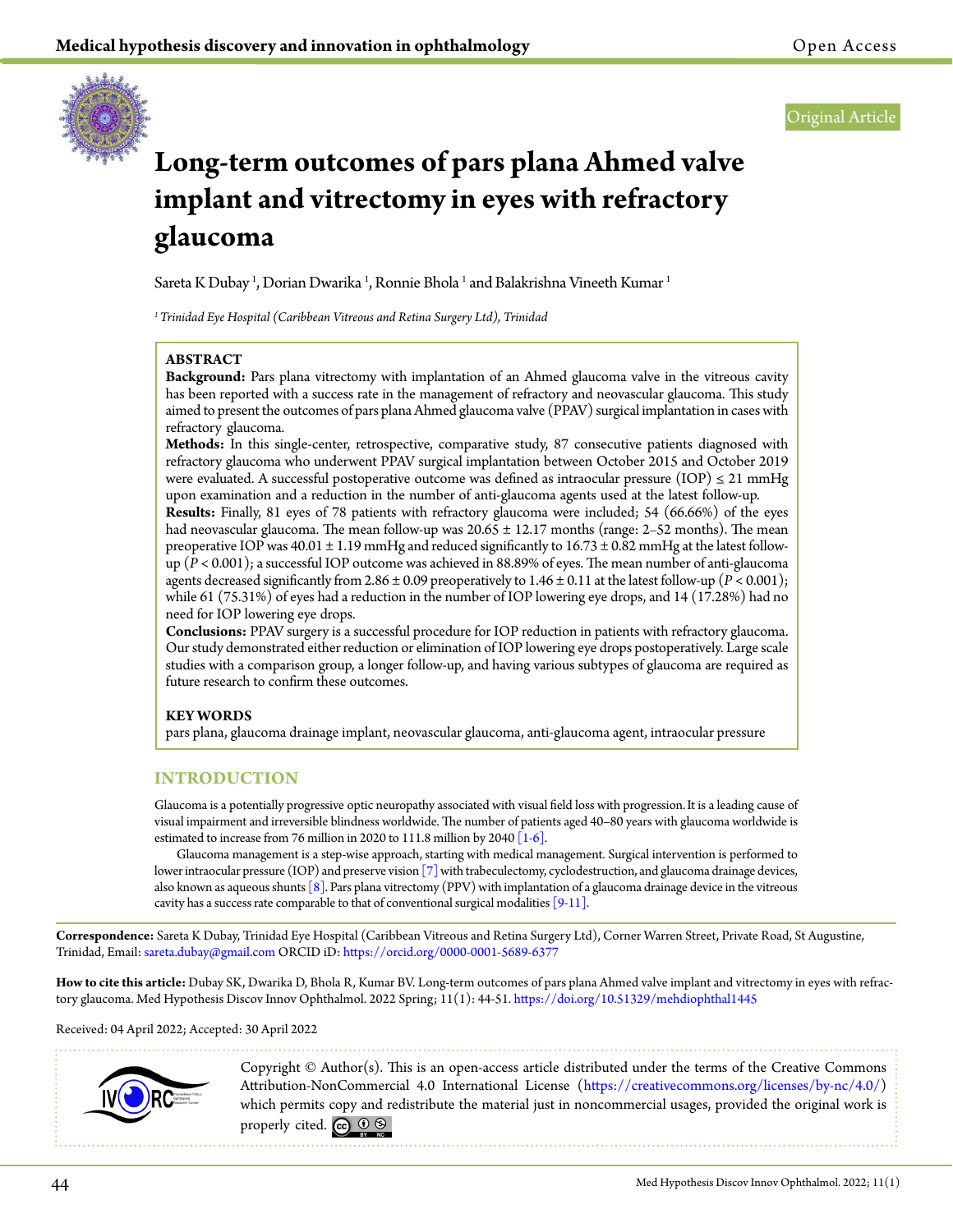Patients with refractory glaucoma who had underlying retinal pathology showed satisfactory outcomes when treated with PPV with combined  $[12, 13]$  or consecutive  $[14, 15]$  $[14, 15]$  Ahmed glaucoma valve (AGV) implantation in the anterior chamber (AC). Evidence is limited for combined [\[16-18\]](#page-7-4) or consecutive [\[19\]](#page-7-5) AGV implantation with PPV, mainly because it is more commonly placed in AC, although a few studies have been reported [\[16-21\]](#page-7-4). Complex refractory glaucoma is treated at our center using vitrectomy combined with AGV placed in the posterior segment rather than the common AC. To the best of our knowledge, this is the first study on AGV implantation for refractory glaucoma in the Caribbean region. Furthermore, the present study had the largest sample size with the longest follow-up among other studies on this topic [\[16-25\]](#page-7-4).

This study was aimed at investigating the success of PPAV in long-term IOP control and topical anti-glaucoma agent reduction in patients with refractory glaucoma and advantages of avoiding corneal complications of AC insertion of AGV.

## **METHODS**

In this single-center, nonrandomized, retrospective, comparative study, both written and electronic consecutive patient records were retrieved to gather the necessary data. All patients who underwent PPAV at the Trinidad Eye Hospital (Caribbean Vitreous and Retina Surgery Ltd) between October 2015 and October 2019 were identified. The study protocol was approved by our institution's ethics board. The study was performed according to the tenets of the Declaration of Helsinki. Owing to the retrospective study design, only verbal consent was obtained from the patients for inclusion in the study. All patients had provided written informed consent preoperatively according to the medical records. We defined refractory glaucoma as IOP > 30 mmHg despite administering the maximum tolerable anti-glaucoma agents. We only included local patients with refractory glaucoma in our analysis since foreign patients could attend a limited follow-up of 2 weeks before being discharged to return to their country. A total of 115 patients underwent PPAV, 28 of whom were foreigners; finally, 87 patients were included in the analysis.

The anti-glaucoma regimen was as follows: once per night latanoprost (0.005%, Xalatan ; Pfizer Inc., NY, USA), twice daily 0.5% timolol maleate (Poentimol'), thrice daily brinzolamide 1.0% (Azopt', Alcon Laboratories, Inc, Fort Worth, TX, USA), twice daily brimonidine tartrate 0.2% (Alphagan ; Allergan, Irvine, CA, USA), and 4% pilocarpine four times per day (Sandoz). When the patient had contraindications or side effects of a particular anti-glaucoma agent, it was not prescribed or discontinued.

The mean preoperative and postoperative IOP, number of anti-glaucoma agents, and best-corrected distance visual acuity (BCDVA) were retrieved from patients' medical records. IOPs were obtained postoperatively at 1 week, 6 weeks, 3 months, 6 months, 12 months, 18 months, 21 months, 24 months, 36 months, and 48 months. Additional related information included sex, age at the time of surgery, coexisting systemic or ocular comorbidities, and preoperative lens status (phakic, pseudophakic, or aphakic).

An ophthalmologist performed detailed anterior and posterior segment examinations preoperatively and postoperatively, according to the medical records. The Early Treatment of Diabetic Retinopathy Study chart (Good-Lite, Elgin, IL, USA) was used to test BCDVA. To compare postoperative BCDVA with preoperative BCDVA, visual acuities equal to counting fingers, hand motion, light perception, and no light perception were converted to 0.014, 0.005, 0.0016, and 0.0013, respectively [\[26\].](#page-7-6) IOP was measured using the Goldmann applanation tonometry (Haag-Streit, Harlow, UK) at the hospital and the portable Tono-Pen AVIA tonomoeter (TPA, Reichert Inc., Depev, NY, USA) for feasibility at home visits.

A single surgeon (D.D.) performed all surgeries. Following local and retrobulbar or general anesthesia, cardinal points on the cornea were marked to ensure proper positioning of the AGV in the desired segment. Four self-sealing PPV ports were placed. The Alcon 25-gauge chandelier system (Alcon, Chandelier lighting system, Fort Worth, TX, USA) was used. In all phakic eyes, lens removal was completed using phacoemulsification with the anterior approach via small incisions, emulsification, and aspiration of the crystalline lens using an ultrasonic probe. Intraocular lens (IOL) was implanted in capsular bag following phacoemulsification. Subsequently, 25-gauge PPV was performed in the eye, unless otherwise stated. Following completion of ventral and peripheral PPV using posterior-segment maneuvers, endo-ocular panretinal photocoagulation was performed whenever indicated. The operating IOP was set at 25 mmHg. Vitreous base shaving was performed. Plugs were applied to the ports, and 7.0 corneal stay sutures were placed. A superotemporal partial conjunctival peritomy, 6 mm from the limbus, was performed. Tenon's anterior and posterior dissections to the peritomy created a pocket for the AGV implant (FP7; New World Medical, Inc., Rancho Cucamonga, CA, USA). Diathermy cauterization was performed to ensure hemostasis. The operating IOP at this point was reduced to 10 mmHg, and sclera was marked with a gentian violet marking pen (Viscot Medical, LLC, USA) at 8 and 3.5 mm posterior to the limbus. A partial-thickness scleral tunnel for the tube was made anterior to the 8-mm line using a crescent blade. To check the patency of the AGV tube and mechanism of the open valve, it was irrigated with balanced saline solution. The tube was cut to length, tapering the tip for a bevel-up appearance. The AGV tube was then placed in the tunnel, with suturing of the AGV plate, 8 mm posterior to the limbus, using 9.0 nylon sutures. All knots were buried. Plate flow and function were observed with alterations in IOPs of 60 and 10 mmHg. The flow was verified by observing the balanced saline solution at the plate when IOP was elevated to 60 mmHg. The tube position was checked using the viewing system to ensure no vitreous clogging. A pericardial patch graft (Tutopatch); Tutogen Medical GmbH, Neunkirchen, Germany) was placed to lie free without sutures, and Tenon's capsule and conjunctiva were sutured with 7.0 Vicryl sutures. For Tenon's capsule, running 7.0 interlocking Vicryl sutures were used. Intravitreal bevacizumab (Avastin ; Genentech, Inc., South San Francisco, CA, USA), or triamcinolone (Volon A, Bristol-Myers Squibb, NY, USA), and intracameral 0.5% moxifloxacin hydrochloride (Vigamox), Alcon Laboratories, Inc., Fort Worth, TX, USA) were administered.

Successful postoperative outcomes were defined as postoperative IOP ≤ 21 mmHg at the latest examination and reduced number of anti-glaucoma agents used at the latest follow-up. The mean preoperative IOP was compared to the mean latest postoperative follow-up IOP. Additionally, the mean number of IOP-lowering agents used was compared between preoperative and the latest postoperative follow-up.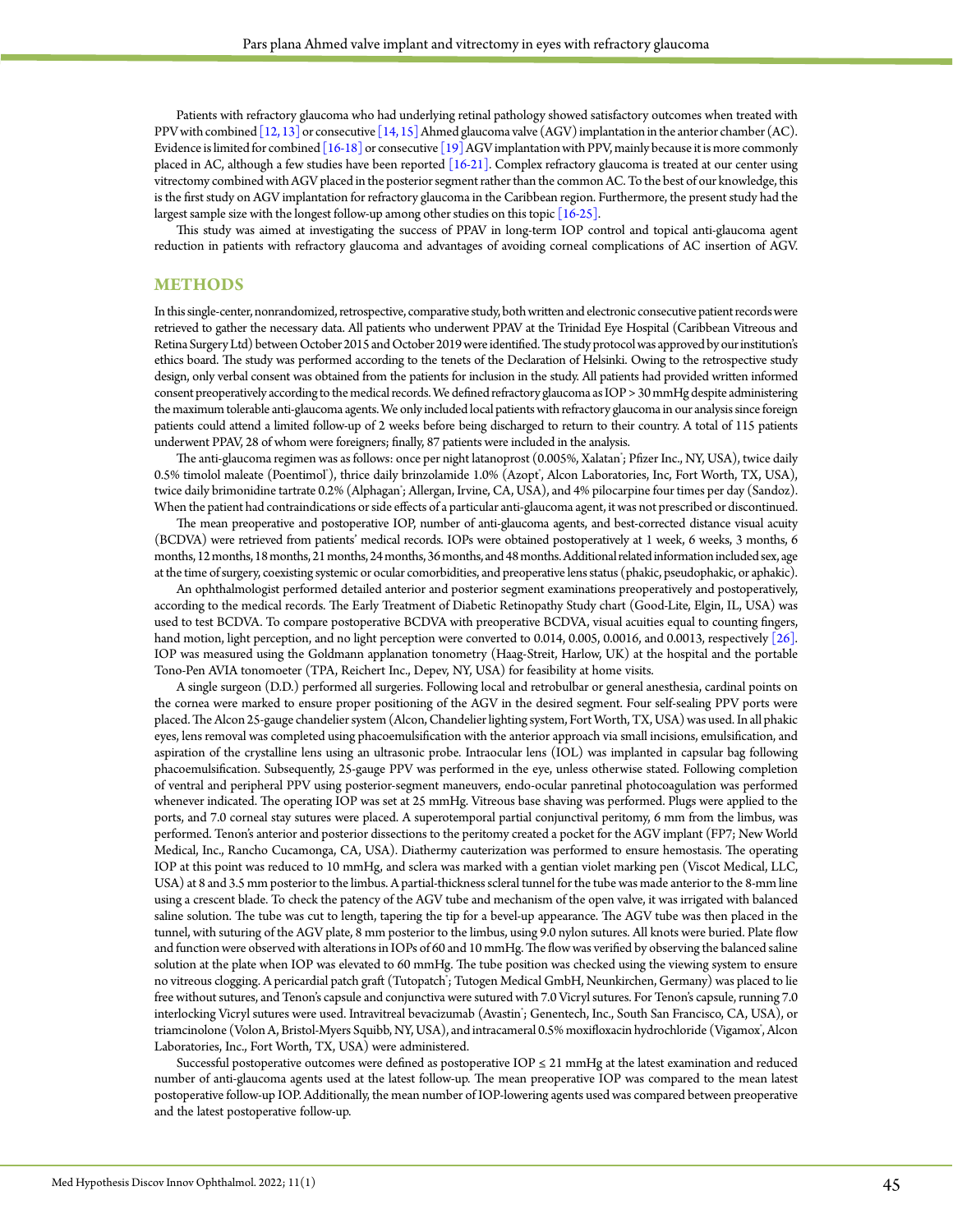Intraoperative and postoperative complications were recorded. Early postoperative complications were considered to occur in the first 6 weeks, while late complications were considered to occur after 6 weeks. Any postoperative event, such as death, was included in the analysis. Patients who required subsequent tube surgeries, such as repair, clearance, or replacement, were documented. For missing data, patients were contacted for a short interview or scheduled for a checkup to obtain the data and latest possible postoperative IOP measurement. When such methods failed, the researcher visited the patient's home with permission to conduct a checkup. When none of these approaches succeeded in obtaining complete data, reasons, such as death, busy schedule, and patient reluctance, were documented.

Data collection and statistical analysis were performed using Microsoft Excel (Microsoft Corporation, Redmond, Washington, USA), and normality was determined. Qualitative variables, such as sex, glaucoma type, and postoperative complications, are expressed as frequency (percentage), and quantitative variables, such as age, IOP, and BCDVA, are presented as mean ± standard deviation (SD). A paired *t*-test was used to compare the mean preoperative and the latest postoperative follow-up IOP, number of anti-glaucoma agents, and BCDVA. The significance level was set at *P* < 0.05.

## **RESULTS**

Of the 87 patients, 11 had missing data because of illegible or incomplete records, nine of whom had missing main objective measure data of the study. These patients also had missing contact information, which made it impossible to retrieve the missing data. Finally, we enrolled 78 patients (81 eyes) for the analysis. Three patients had bilateral AGV valve implantation, and two had limited follow-up because they died. The study population included 39 men and 39 women. The mean follow-up duration was 20.65 ± 12.17 (range: 2–52 months) months. The mean patient age at the time of surgery was 64 ± 13.37 (range: 17–84) years. Fifty-two patients (54 eyes) had NVG, while the remaining 26 patients (27 eyes) had other types of glaucoma. [Table](#page-3-0) 1 summarizes the baseline characteristics of the participants.

The mean preoperative IOP was  $40.01 \pm 1.19$  mmHg and reduced significantly at the latest follow-up to  $16.73 \pm 0.82$  mmHg (*P* < 0.001). At the latest follow-up, IOP was successfully controlled in 72 (88.89%) eyes. [Table](#page-3-1) 2 summarizes the success rates of IOP control at all follow-ups. Overall, the mean IOP remained within normal range during the postoperative period ([Table](#page-3-1) 2).

The mean number of anti-glaucoma eye drops decreased significantly from  $2.86 \pm 0.09$  preoperatively to  $1.46 \pm 0.11$  at the latest postoperative follow-up (*P* < 0.001). Although 29 patients were on acetazolamide tablets (Diamox') as part of their preoperative IOP control regime, none of them was on this medication at the latest follow-up. Fifty-two (64.20%) eyes received fewer drops postoperatively, while 14 (17.28%) eyes did not require any drops at the latest follow-up. Fourteen (17.28%) eyes received the same number of drops, while the remaining eye (1.23%) received an increased number of drops used postoperatively.

The mean preoperative BCDVA did not change significantly postoperatively (*P* = 0.214; 0.20 ± 0.31 versus 0.15 ± 0.26 the logarithm of the minimum angle of resolution [logMAR]). However, at the latest follow-up, BCDVA had improved in 37 (45.68%) eyes, worsened in 27 (33.33%) eyes, and remained the same in 17 (20.99%) eyes. Almost half of the eyes were phakic (n = 37; 45.68%) and required cataract removal with IOL implantation during surgery. Of these, 17 (45.95%) eyes showed improvement in BCDVA, and 10 (27.03%) eyes showed unchanged or worsened BCDVA at the latest follow-up. Postoperatively, there were 80 pseudophakic eyes and one aphakic eye that had been aphakic preoperatively.

Intraoperative complications included retinal tears in three eyes that were managed using combined barrier laser and nonexpansile sulfur hexafluoride gas as internal tamponade. Additionally, there were two eyes with choroidal effusion and one eye with hyphema, all of which resolved within the early postoperative period without any intervention.

Regarding tube-related complications, six (7.41%) eyes had tube blockage, four (4.94%) eyes had failure, four (4.94%) eyes had tube extrusion, and three (3.70%) eyes had tube migration in the late postoperative period. The blocks were then successfully cleared. Extrusion and migration were successfully repaired with further surgery. Out of the four cases of failure, two were managed with removal and replacement of the valve with continued use of the maximal anti-glaucoma topical regime. Owing to these being secondary valves, these outcomes were not evaluated in this study. The other two eyes were comfortable, and thus followed up without further intervention.

The most common late postoperative complications were vitreous hemorrhage in 13 (16.05%) eyes and hyphema in four (4.94%) eyes, both of which resolved with conservative management or intravitreal bevacizumab. Furthermore, uveitis was observed in two (2.47%) eyes, which were managed successfully with anti-inflammatory eye drops. No corneal complications were observed. None of the eyes had undergone enucleation. Four (4.94%) eyes developed early postoperative hypotony with IOP < 5 mmHg, which resolved spontaneously.

### **DISCUSSION**

In the current study, PPAV was a successful procedure for IOP reduction in patients with refractory glaucoma during the longterm follow-up. Furthermore, patients experienced reduction or elimination of anti-glaucoma agents.

AGV is commonly implanted into the AC [\[27,](#page-7-7) [28\]](#page-7-8). However, it can also be placed within the ciliary sulcus [\[29\]](#page-7-9) or PP, with the latter involving an initial vitrectomy [\[16,](#page-7-4) [19\].](#page-7-5) Posterior placement of an AGV tube in the PP has several advantages over anterior placement in the AC. First, many patients requiring valve installation have concomitant posterior-segment disease  $\lceil 18 \rceil$ that can be treated simultaneously. For example, the initial stage of vitrectomy can address coexisting VH  $[19]$  or allow applying the endolaser [\[16\]](#page-7-4). Second, PP insertion avoids the risks of AC surgery, such as corneal edema, corneal decomposition, corneal endothelial touch, refractive change, and iris injury  $[24, 28]$  $[24, 28]$ . Corneal endothelium disturbance could result from tube placement in the AC, which may induce corneal decompensation and edema. The cause of corneal decompensation could be increased flow of aqueous solution proximal to the endothelium, AC inflammation, tube-corneal touch, and foreign body reaction to the tube. The long-term frequency of corneal complications in patients with AGV implantation ranges from 9% to 27% [\[28\].](#page-7-8)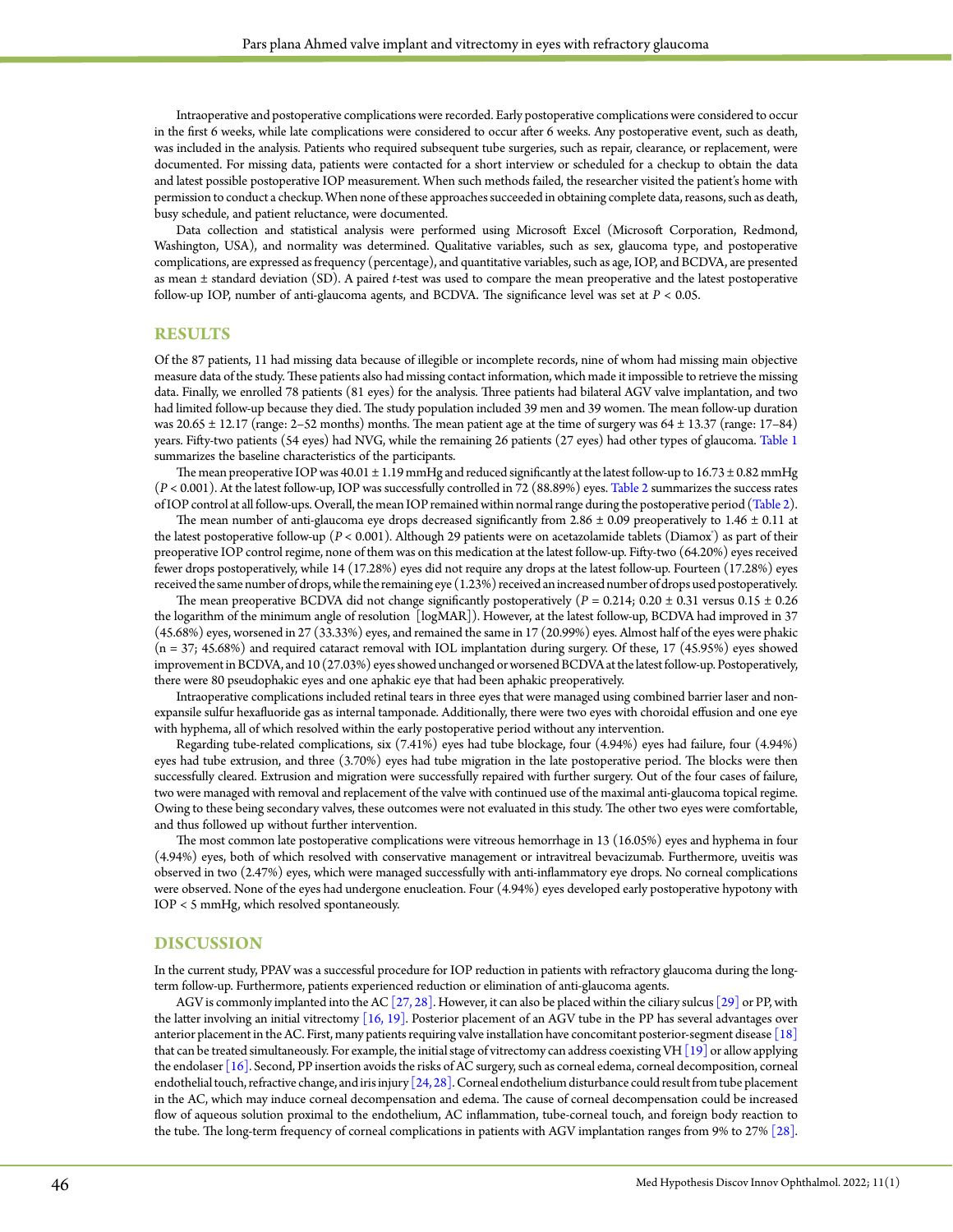#### <span id="page-3-0"></span>**Table 1. Baseline characteristics of study participants**

| <b>Parameters</b>                                           | Value                                                                                                                                                    |
|-------------------------------------------------------------|----------------------------------------------------------------------------------------------------------------------------------------------------------|
| Age (y), Mean $\pm$ SD                                      | $64.0 \pm 13.37$                                                                                                                                         |
| Sex (Male/Female), n of patients (%)                        | 39 (50%) / 39 (50%)                                                                                                                                      |
| Lens status (pseudophakic/phakic/aphakic), n of eyes $(\%)$ | 43(53.09)/37(45.68)/1(1.23)                                                                                                                              |
| $BCDVA (logMAR)$ , Mean $\pm SD$                            | $0.20 \pm 0.31$                                                                                                                                          |
| $IOP$ (mmHg), Mean $\pm$ SD                                 | $40.01 \pm 1.19$                                                                                                                                         |
| Anti-glaucoma agents, n (%)                                 | $2.86 \pm 0.09$                                                                                                                                          |
| Cause of refractory glaucoma, n of eyes $(\%)$              | NVG: 54 (66.67)<br>POAG: 20 (24.69)<br>Angle closure glaucoma: 4 (4.94)<br>Uveitic glaucoma: 3 (3.70)                                                    |
| "Systemic comorbidities, n of patients (%)                  | DM: 55 (70.51)<br>HTN: 24 (30.77)<br>None: 18 (23.08)<br>Cardiac disease: 3 (3.85)<br>Breast cancer: $1(1.28)$<br>CKD: 1(1.28)<br>Hypothyroid: $1(1.28)$ |
| *Ocular comorbidities, n of eyes (%)                        | DR: 47(58.02)<br>None: 25 (30.86)<br>CRVO: 7 (8.64)<br>NR: 4(4.94)<br>BRVO: 3 (3.70)<br>OIS: 3(3.70)<br>HRVO: 2 (2.47)                                   |

**Abbreviations: y, years; SD, standard deviation; n, number; %, percentage; BCDVA, best-corrected distance visual acuity; logMAR, the logarithm of the minimum angle of resolution; IOP, intraocular pressure; mmHg, millimeter of mercury; NVG, neovascular glaucoma; POAG, primary open-angle glaucoma; DM, diabetes mellitus; HTN, hypotension; None, no ocular or systemic comorbidity; CKD, chronic kidney disease; DR, diabetic retinopathy; CRVO, central retinal vein occlusion; NR, not recorded; BRVO, branch retinal vein occlusion; OIS, ocular ischemic syndrome; HRVO, hemiretinal vein occlusion. Note: \*There were subjects or eyes with more than one systemic or ocular comorbidity, thus, the sum of this variable exceeds 100%.**

<span id="page-3-1"></span>

| Table 2. Mean postoperative intraocular pressure at various follow-ups and the corresponding success rate |  |  |  |  |  |  |  |                                                                                           |  |  |
|-----------------------------------------------------------------------------------------------------------|--|--|--|--|--|--|--|-------------------------------------------------------------------------------------------|--|--|
| <b>Follow-up</b>                                                                                          |  |  |  |  |  |  |  | 1 6 3 6 12 18 21 24<br>week weeks months months months months months months months months |  |  |

| Follow-up                      | week                | o<br>weeks          | months              | 6<br>months         | 12<br>months        | 18<br>months        | 21<br>months        | 24<br>months        | 36<br>months        | 48<br>months        | Latest<br>follow-up |
|--------------------------------|---------------------|---------------------|---------------------|---------------------|---------------------|---------------------|---------------------|---------------------|---------------------|---------------------|---------------------|
| N                              | 81                  | -80                 |                     | 62                  | 58                  | 34                  | 22                  | 31                  | 10                  | 4                   | 81                  |
| $IOP$ (mmHg),<br>$Mean \pm SD$ | $13.35 \pm$<br>7.29 | $17.90 \pm$<br>6.83 | $18.43 \pm$<br>8.16 | $17.00 \pm$<br>6.67 | $15.66 \pm$<br>9.37 | $15.09 \pm$<br>4.84 | $15.59 \pm$<br>6.95 | $14.41 \pm$<br>4.56 | $12.78 \pm$<br>3.16 | $14.75 \pm$<br>1.48 | $16.73 \pm$<br>0.82 |
| Success rate $(\% )$           | 96.30               | 50.62               | 75.32               | 83.87               | 89.66               | 94.12               | 90.91               | 96.67               | 100                 | 100                 | 88.89               |

**Abbreviations: N, Number of eyes examined; mmHg, millimeter of mercury; SD, standard deviation; %, percentage.**

However, not all cases of corneal decompensation are caused by valves. Prolonged high IOP, eye drop preservatives, variable aqueous humor compositions, and long or complicated surgeries may play a role  $\lceil 28 \rceil$ . Third, PPAV siting is a good alternative in patients with shallow or closed AC angles because tube placement can be relatively difficult [\[23\]](#page-7-12). With AGV implantation into the vitreous cavity combined with PPV, the success rate for IOP control in the current study at the 4-year follow-up was 88.89%. No signs of late corneal decompensation were found in our cohort beyond 4 years. The mean IOP at the latest followup was 16.73 ± 7.35 mmHg. Additionally, in 75.31% of the patients, the number of anti-glaucoma agents decreased at the latest postoperative follow-up, with no use of acetazolamide tablets.

[Table](#page-4-0) 3 summarizes the previous studies on AGV implantation in the PP [\[16-25,](#page-7-4) [30,](#page-7-13) [31\]](#page-7-14). IOP control was achieved at a maximum follow-up of 28 months, with most studies reporting reduction in anti-glaucoma agents at the last follow-up. Our latest mean postoperative IOP was almost equal to that reported in these studies, with a significant decrease compared to the preoperative IOP. Our mean number of anti-glaucoma agents decreased postoperatively, similar to the findings of Schlote et al. [\[25\] a](#page-7-15)nd Dada et al. [\[30\].](#page-7-13) All of these studies concluded that PPAV implantation is a safe and effective option for reducing IOP in eyes with refractory glaucoma. Our study included 81 eyes with refractory glaucoma, which was more than the highest number reported before (51 eyes) [\[16\].](#page-7-4) Furthermore, to our knowledge, the present study had a longer follow-up period compared to similar previous studies [\[16-25,](#page-7-4) [30, 31\].](#page-7-13)

Compared to recent studies on AGV placement in the AC or ciliary sulcus [\[32-35\]](#page-7-16), the present study showed a higher success rate. Regardless of the different definitions of success across studies, this higher success rate could be due to differences in the study population, glaucoma type, or site of AGV implantation. Future studies should explore success rate for various subtypes of glaucoma and surgical approaches for AGV tube implantation. The success rate in similar studies on AGV implantation in the PP and PPV varied from 71.4% to 100%, with follow-up periods ranging from 12 to 28 months and various ocular comorbidities but the same IOP preset for successful control, which was < 21 mmHg [\[16,](#page-7-4) [17,](#page-7-17) [20,](#page-7-18) [21,](#page-7-19) [23-25,](#page-7-12) [31\]](#page-7-14). Our success rate ranged from 50.62% to 100% across follow-ups and reached 88.89% at the latest follow-up; the mean IOP was always < 18 mmHg.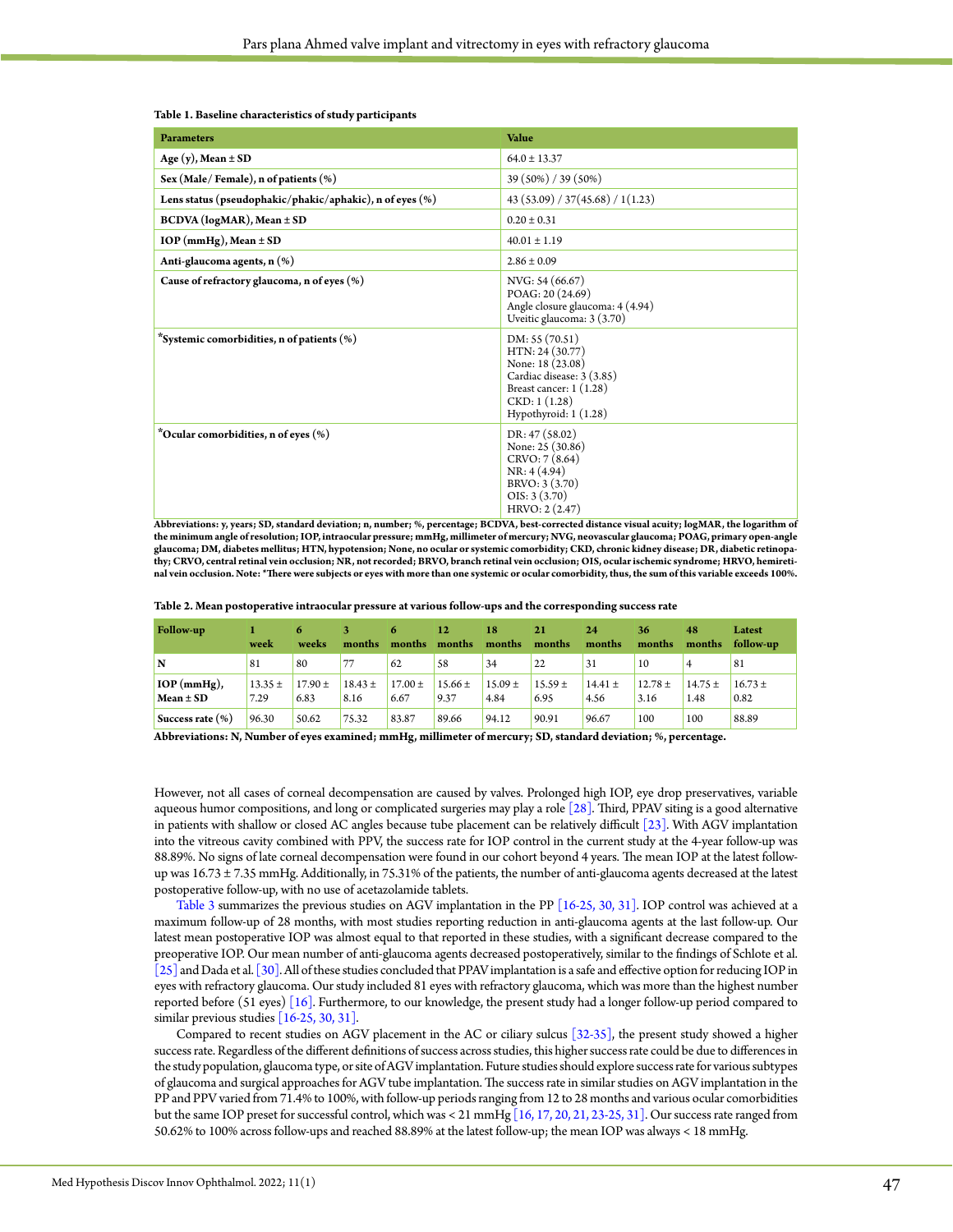| Author (Year of<br>Publication)                      | Study design                 | Methodology                                                                                                                                                                                                                                                                                                                                                                         | <b>Results</b>                                                                                                                                                                                                                                                                                                                                                                                                                                                                                                 | <b>Conclusions</b>                                                                                                                                                                                                |
|------------------------------------------------------|------------------------------|-------------------------------------------------------------------------------------------------------------------------------------------------------------------------------------------------------------------------------------------------------------------------------------------------------------------------------------------------------------------------------------|----------------------------------------------------------------------------------------------------------------------------------------------------------------------------------------------------------------------------------------------------------------------------------------------------------------------------------------------------------------------------------------------------------------------------------------------------------------------------------------------------------------|-------------------------------------------------------------------------------------------------------------------------------------------------------------------------------------------------------------------|
| Bernal-Morales et al. Retrospective<br>$(2021)$ [16] | case series                  | Maximum 2-year follow-up was<br>performed for 51 eyes from 50<br>patients with severe NVG who<br>were treated with PPV, AGV,<br>and PRP and/or cryotherapy in<br>a single surgical setting. Surgical<br>success defined as IOP between<br>6 and 21 mmHg with or without<br>topical medication.                                                                                      | Success rate for IOP control at 1, 6,<br>12, and 24 months postoperatively<br>were 76.0%, 88.3%, 74.4%, and 71.4%,<br>respectively.                                                                                                                                                                                                                                                                                                                                                                            | Combined AGV implantation into<br>the vitreous cavity and PPV in a single<br>setting may be reasonable for severe<br>forms of NVG for effective IOP control<br>and complete PRP.                                  |
| de Frutos-Lezaun et<br>al. (2018) [17]               | Retrospective<br>case series | Maximum 1-year follow-up<br>was performed for 10 eyes<br>from 9 patients with secondary<br>glaucoma, refractory to other<br>treatments, who underwent<br>23-gauge PPV and AGV<br>implantation in the vitreous base.                                                                                                                                                                 | Absolute success, IOP < 21 mmHg<br>without medication, was 60%.<br>Qualified success, IOP < 21 mmHg<br>with medication, was 100%. A<br>significant decrease in postoperative<br>IOP in all cases was recorded. No<br>significant changes in postoperative<br>BCVA compared to preoperative<br>values were seen. Early complications<br>were hyphema, athalamia, and retinal<br>detachment, and late complications<br>were cystic bleb and PP clip extrusion.                                                   | PP AGV implantation is a safe and<br>useful treatment modality to manage<br>secondary refractory glaucoma if the<br>patient is a candidate for PPV or has<br>undergone vitrectomy.                                |
| El-Saied et al.<br>$(2017)$ [19]                     | Case series                  | Maximum 6-month follow-up<br>was performed for five patients<br>with traumatic secondary<br>glaucoma and vitrectomized,<br>aphakic, and aniridic eyes who<br>underwent AGV implantation<br>into the vitreous cavity and<br>complete filling of the vitreous<br>cavity with non-expansile C3F8<br>for approximately 2 months after<br>vitrectomy to treat VH.                        | Although multiple risk factors, such<br>as aphakia, vitrectomized eyes,<br>and aniridia, were presented, no<br>postoperative hypotony or SCH was<br>recorded. The C3F8 was absorbed<br>over 2 months and mean postoperative   aphakic, and aniridic eyes.<br>IOP was 14.8 mmHg at 6 months.<br>The final postoperative BCVA was<br>$0.66 \pm 0.13$ .                                                                                                                                                           | Complete filling of the vitreous cavity<br>with non-expansile C3F8 gas prevented<br>SCH following AGV implantation in<br>the vitreous cavity in management of<br>secondary glaucoma in vitrectomized,             |
| García-Delpech et<br>al. (2013) [20]                 | Case series                  | Maximum 28-month follow-up<br>was performed for 17 eyes from<br>17 patients with refractory<br>glaucoma who underwent AGV<br>scleral suture-less implantation<br>via PP using cyanoacrylate<br>suturing of the plate. Refractory<br>glaucoma defined as $IOP \geq 21$<br>mm Hg with anti-glaucoma<br>agents, good adherence to<br>treatment, and no history of<br>glaucoma surgery. | IOP control, defined as $IOP \leq 21$<br>mmHg with or without anti-glaucoma<br>agents, was achieved in 82.2% of<br>patients. Of all patients, 58.8% did not<br>require IOP-lowering medications.<br>Postoperative complications were<br>transient IOP rise, transient hyphema,<br>early hypotony, and tube block by<br>the vitreous, and both resolved with<br>the second intervention. No case<br>of AGV tube or plate extrusion,<br>plate migration, choroidal or retinal<br>detachment, or VH was reported. | AGV implantation into the vitreous<br>cavity with cyanoacrylate was a safe<br>and effective treatment for refractory<br>glaucoma.                                                                                 |
| Wallsh et al. (2013)<br>$\lfloor 18 \rfloor$         | Case series                  | Maximum 28-month follow-up<br>was performed for 31 eyes<br>with glaucoma associated with<br>posterior-segment disease who<br>underwent combined PPV and<br>AGV implantation.                                                                                                                                                                                                        | In 24 eyes with NVG, IOP decreased<br>from 37.6 to 13.8 mmHg, and<br>BCVA improved from 2.13 to 1.40<br>logMAR. In 15 eyes with steroid-<br>induced glaucoma, IOP deceased<br>from 27.9 to 14.1 mmHg, and BCVA<br>improved from 1.38 to 1.13 logMAR.<br>Complications included four cases<br>of cystic bleb formation and one<br>case of choroidal detachment and<br>explantation for hypotony.                                                                                                                | Combined AGV implantation via the PP<br>and vitrectomy is an effective treatment<br>in complex cases of glaucoma without<br>using the PP clip.                                                                    |
| Jeong et al. (2012)<br>$\lfloor 21 \rfloor$          | Retrospective<br>case series | Maximum 25-month follow-up<br>was performed for 11 patients<br>with PDR and refractory NVG<br>who underwent combined<br>23-gauge sutureless PPV with PP<br>AGV implantation.                                                                                                                                                                                                        | The mean preoperative IOP reduced<br>from $35.9 \pm 6.3$ to $13.3 \pm 3.2$ mmHg<br>at the last postoperative follow-up.<br>IOP control was achieved in all<br>patients, 91% of whom required<br>anti-glaucoma agents with a mean<br>number of medications of 1.2 $\pm$<br>0.6. The postoperative visual acuity<br>improved from $1.67 \pm 0.61$ to 0.96<br>± 0.67 logMAR. No unmanageable<br>complications were reported.                                                                                      | Combined 23-gauge PPV and AGV<br>implantation was safe and effective in<br>patients with PDR and refractory NVG.                                                                                                  |
| Milla et al. (2012)<br>$\lfloor 22 \rfloor$          | Case report                  | A 41-year-old woman had<br>bilateral lens subluxation,<br>medically uncontrolled<br>glaucoma, and Marfan syndrome<br>confirmed by complete systemic<br>examination and genetic analysis<br>of the fibrillin 1 gene.                                                                                                                                                                 | To control severe glaucoma in the<br>right eye, the patient underwent<br>PPV with lensectomy and AGV<br>implantation in the vitreous cavity.                                                                                                                                                                                                                                                                                                                                                                   | Aggressive secondary glaucoma after<br>Marfan syndrome with lens subluxation<br>requires surgical management with<br>lensectomy, PPV, and AGV implantation<br>to avoid progressive glaucomatous optic<br>atrophy. |
| Diaz-Llopis et al.<br>$(2010)$ [23]                  | Prospective case<br>series   | The PP clip in the AGV tube was<br>inserted via the PP combined<br>with PPV in 10 patients with<br>secondary refractory glaucoma.                                                                                                                                                                                                                                                   | IOP control was achieved in 90%<br>of patients, and no anti-glaucoma<br>medication was required in 70% of<br>patients. The complications were<br>transient hypotony in three cases,<br>choroidal detachment in two cases,<br>and intraocular hemorrhage in one<br>case. No tube extrusion or tube kink<br>was found.                                                                                                                                                                                           | Combined implantation of the AGV<br>tube modified with the PP clip via the<br>PP with PPV was safe and effective in<br>management of secondary refractory<br>glaucoma.                                            |

<span id="page-4-0"></span>

| Table 3. Summary of studies on combined or consecutive Ahmed glaucoma valve placement within the vitreous cavity and vitrectomy |  |  |  |
|---------------------------------------------------------------------------------------------------------------------------------|--|--|--|
|---------------------------------------------------------------------------------------------------------------------------------|--|--|--|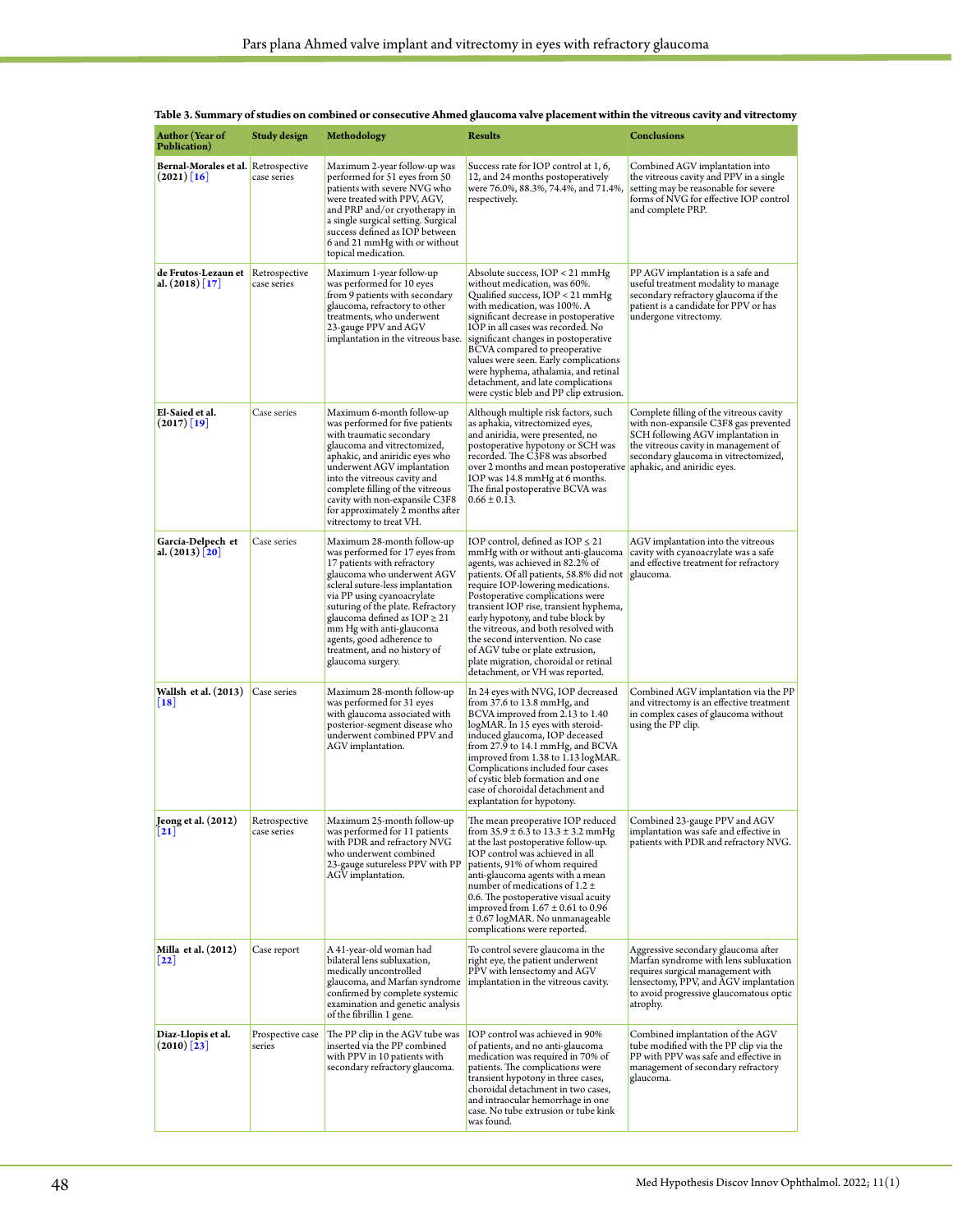| <b>Author</b> (Year of<br>Publication)                             | <b>Study design</b> | Methodology                                                                                                                                                                                                    | <b>Results</b>                                                                                                                                                                                                                                                                                                                                                                                                                                                                                                                                                                                                                                               | <b>Conclusions</b>                                                                                                                                                                                                         |
|--------------------------------------------------------------------|---------------------|----------------------------------------------------------------------------------------------------------------------------------------------------------------------------------------------------------------|--------------------------------------------------------------------------------------------------------------------------------------------------------------------------------------------------------------------------------------------------------------------------------------------------------------------------------------------------------------------------------------------------------------------------------------------------------------------------------------------------------------------------------------------------------------------------------------------------------------------------------------------------------------|----------------------------------------------------------------------------------------------------------------------------------------------------------------------------------------------------------------------------|
| Dada et al. (2010)<br>$\left[30\right]$                            | Case series         | Maximum 12-month follow-up<br>was performed for 11 eyes with<br>uncontrolled IOP on maximum<br>tolerable anti-glaucoma<br>medication who underwent AGV<br>implantation with triamcinolone-<br>assisted PPV.    | The mean preoperative IOP of 33.64<br>$\pm$ 5.99 reduced to 17.09 $\pm$ 2.26 and<br>$17.45 \pm 1.81$ mmHg at the 6- and 12-<br>month postoperative follow-ups. The<br>mean number of anti-glaucoma agents<br>reduced from $3.27 \pm 0.05$ to 0.64<br>$\pm$ 0.67 and 0.55 $\pm$ 0.6 at the 6- and<br>12-month postoperative follow-ups.                                                                                                                                                                                                                                                                                                                       | Combined PP AGV implantation and<br>triamcinolone-assisted vitrectomy was a<br>suitable treatment modality to manage<br>refractory glaucoma with aphakia,<br>particularly in eyes with endothelial cell<br>decompensation. |
| Adachi et al. (2008)<br> 31                                        | Case series         | Maximum 12-month follow-up<br>was performed for five eyes<br>with refractory glaucoma that<br>underwent PPV and posterior-<br>chamber AGV implantation.                                                        | The mean IOP reduced from 46.8 $\pm$<br>15.7 mmHg preoperatively to $16.0 \pm$<br>2.0 mmHg postoperatively. The visual<br>acuity improved in three eyes or 60%<br>of patients and reduced in two eyes:<br>one due to retinal detachment and<br>another due to transient high IOP and<br>VH. IOP control was achieved in 80%<br>of patients.                                                                                                                                                                                                                                                                                                                  | AGV implantation in the posterior<br>chamber for refractory glaucoma was<br>effective.                                                                                                                                     |
| Faghihi et al. (2007) Case series<br>$\left\lceil 24 \right\rceil$ |                     | Maximum 28-month follow-up<br>was performed for 18 eyes from<br>17 patients with NVG who<br>underwent PPV with PP AGV<br>implantation.                                                                         | The mean preoperative IOP with an<br>oral and two or three topical anti-<br>glaucoma agents reduced from 53.3<br>$\pm$ 10 to 16.3 $\pm$ 7.1 mmHg without<br>oral anti-glaucoma agents at the final<br>visit. The success rate, defined as<br>IOP of 5–21 mmHg with or without<br>anti-glaucoma agents, was 72.2%.<br>Seven (38.8%) patients experienced<br>a postoperative hypertensive<br>phase, and all but one patient was<br>managed with medication. Visual<br>acuity improvement or stabilization<br>was recorded in 77.7% of eyes.<br>Postoperative complications ranged<br>from mild VH to corneal ulceration.<br>Two eyes developed phthisis bulbi. | Combined PPV and AGV implantation<br>was a suitable and safe treatment<br>modality to manage NVG with<br>preexisting posterior-segment<br>pathology.                                                                       |
| Schlote et al. (2006)<br>$\left\lceil 25 \right\rceil$             | Case series         | Maximum 18-month<br>follow-up was performed<br>for 11 eyes of 9 patients<br>with aphakic, neovascular,<br>traumatic, inflammatory and<br>pseudoexfoliation glaucoma<br>who had PPV before AGV<br>implantation. | $IOP \leq 21$ mmHg was achieved in<br>91% of eyes. Of all patients, 64%<br>required no anti-glaucoma agents. The<br>mean preoperative IOP decreased<br>significantly from $32.2 \pm 8.3$ to 15.7<br>± 7.7 mmHg postoperatively. The<br>mean number of topical anti-glaucoma<br>agents decreased significantly from 2.9<br>$\pm$ 1.2 to 0.545 $\pm$ 0.78. Complications<br>included transient hypotony,<br>transient choroidal effusion, and an<br>intermediate increase in IOP. One<br>eye had tube exchange, and two eyes<br>required needling/bleb excision.                                                                                               | PP-modified AGV implantation was<br>effective and safe in vitrectomized eyes<br>with advanced glaucoma. Close follow-<br>up and IOP monitoring were required<br>for 1 year.                                                |

**Abbreviations: NVG, neovascular glaucoma; PPV, pars plana vitrectomy; AGV, Ahmed glaucoma valve; PRP, pan-retinal photocoagulation; IOP, intraocular pressure; mmHg, millimeter of mercury; BCVA, best-corrected visual acuity; PP, pars plana; C3F8, perfluoropropane; VH, vitreous hemorrhage; SCH, Suprachoroidal hemorrhage; logMAR, the logarithm of the minimum angle of resolution.**

Thirty-seven (45.68%) eyes showed improvement in BCDVA, 17 (45.95%) of which had cataract preoperatively*.* We could not infer whether the BCDVA improvements in these eyes were due to postoperative IOP control or removal of the cataract. However, similar to de Frutos-Lezaun et al.'s study [\[17\],](#page-7-17) in our cohort, the overall BCDVA did not differ significantly from the preoperative value to the latest follow-up value. In contrast, Wallsh et al.  $\left[18\right]$  and Jeong et al.  $\left[21\right]$  reported postoperative improvements in BCVA. Furthermore, Faghihi et al. [\[24\]](#page-7-11) found visual acuity improvement or stabilization in 77.7% of the eyes.

Intraoperative complications included three cases of retinal tear, two cases of transient choroidal effusion, and one case of hyphema, all of which were manageable. Faghihi et al. [\[24\]](#page-7-11) and García-Delpech et al. [\[20\] r](#page-7-18)eported no intraoperative complications. In our cohort, the late postoperative events included vitreous hemorrhage, hyphema, and uveitis, all of which resolved without clinical significance and were manageable. [Table](#page-4-0) 3 outlines the early and late postoperative complications in studies on similar surgical approaches. Faghihi et al. [\[24\] r](#page-7-11)eported postoperative complications, ranging from mild vitreous hemorrhage to corneal ulceration. Two eyes developed phthisis bulbi. Owing to the diversity in ocular comorbidity and ocular status among the included eyes in studies on PPAV [\[17,](#page-7-17) [18,](#page-7-10) [20,](#page-7-18) [21,](#page-7-19) [23,](#page-7-12) [24,](#page-7-11) [25,](#page-7-15) [31\],](#page-7-14) the exact cause of some complications is difficult to determine, and relating these complications to the method of AGV implantation seems to be irrational.

Our cohort had four patients with failed AGV implantation. Failure was defined as IOP > 30 mmHg at the latest followup. The present and previous PPAV studies [\[16-25\]](#page-7-4) revealed that PP implantation of the AGV is a relatively safe and effective treatment modality for IOP reduction in patients with refractory glaucoma. It decreases patients' dependence on a large number of eye drops by a significant decrease in the number of ocular hypotensive agents used postoperatively or eliminating them altogether [\[21,](#page-7-19) [25,](#page-7-15) [30\]](#page-7-13), as found in the current study. It is also effective in reducing IOP as AGV implantation within the AC or ciliary sulcus [\[32-35\] a](#page-7-16)nd avoids the complications of AC insertion.

None of our patients developed postoperative corneal decompensation. This is an important finding because previous studies have attested to decreased likelihood of corneal decompensation with ciliary sulcus or PP siting compared to AC siting [\[36-39\].](#page-7-21) Imamoglu et al. [\[37\]](#page-7-22) showed a low risk of corneal decompensation (4.3%) due to posterior AGV implantation in the ciliary sulcus.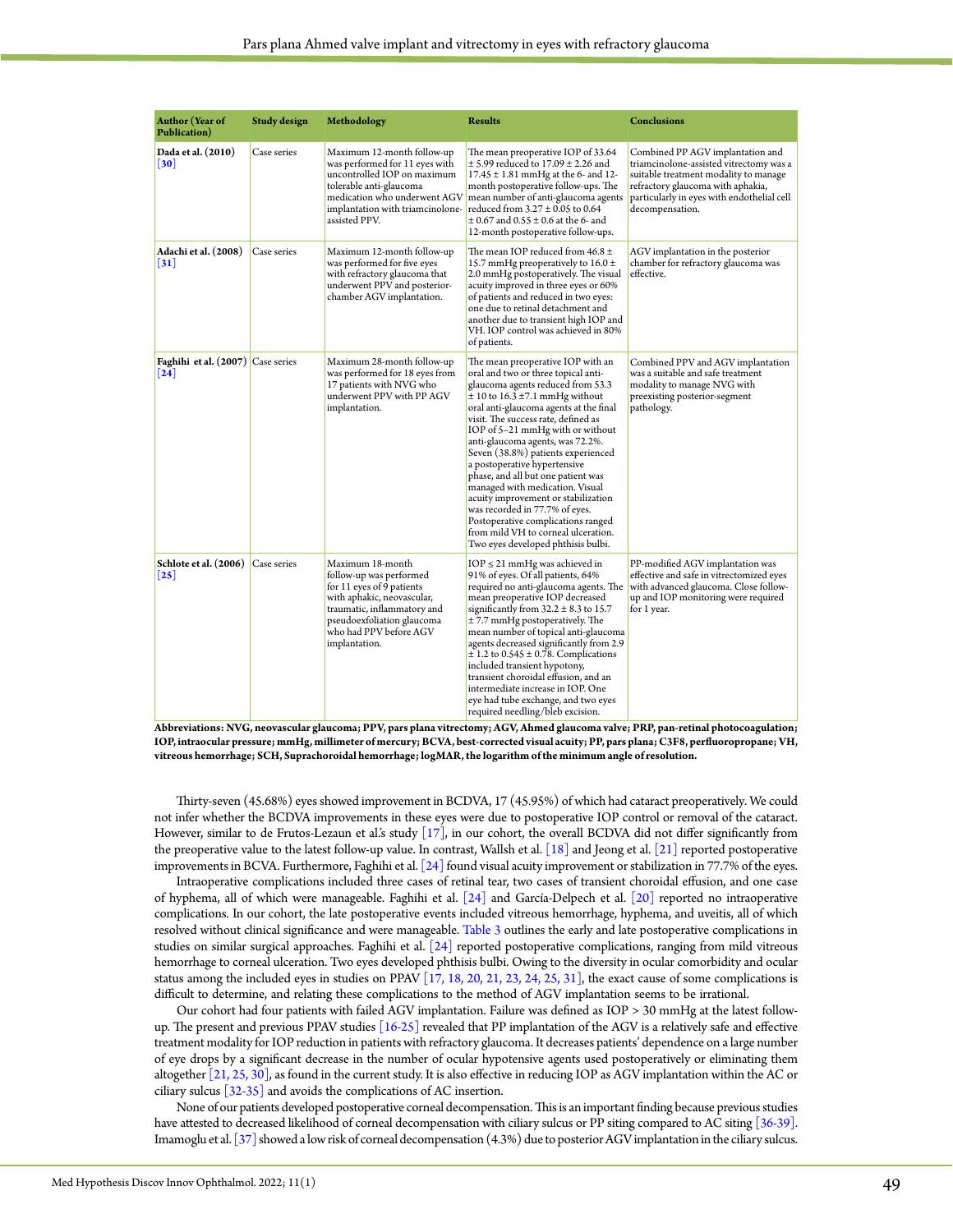They advocated that as a good option for patients at risk of corneal decompensation. Seo et al. **[**[38\]](#page-7-23) compared the changes in corneal endothelial cells after PP and AC implantations of AGV and found lower corneal endothelial cell damage in the PPAV group for refractory glaucoma than in the AC-implanted AGV group. They indicated a PPAV preference due to lower levels of endothelial cell damage and similar efficacy in IOP control. These findings were supported by Chihara et al.'s study **[**[39\]](#page-7-24).

Complications of postoperative hypotony, such as shallow or flat AC, hypotony maculopathy, choroidal detachment, and suprachoroidal hemorrhage, can be serious and vision-threatening [\[40-42\]](#page-7-25). In our study, four eyes developed early postoperative ocular hypotony, which resolved spontaneously. This low number indicates the advantage of using a valved instead of a nonvalved glaucoma tube implant because patients with non-valved glaucoma tube implants are more likely to experience hypotonyrelated vision-threatening complications compared to those with AGV implantation  $[43]$ .

At the latest postoperative follow-up, tube complications included six (7.41%) cases of blockage, four (4.94%) cases of exposure, and three (3.70%) cases of migration. Blockage occurs when vitreous or clotted blood enters the tube [\[44\]](#page-7-27). Tube exposure is a common complication in AGV surgery, with incidence ranging from 5% to 14.3% of all cases [\[28\];](#page-7-8) therefore, our rate was lower than expected. Furthermore, uveitis was observed in two (2.47%) eyes, which were managed successfully with anti-inflammatory eye drops. None of the patients had endophthalmitis or any other form of ocular infection.

Although our results demonstrated a high success rate in IOP control and significant reduction in anti-glaucoma agents over a long follow-up period, our study had several limitations warranting future recommendations. Large-scale studies, with longer follow-ups without missing data, should be performed on the long-term outcome of AGV implantation in the posterior segment. In our study, the retrospective study design was responsible for missing data and loss of patients to long follow-up. Therefore, prospective studies would be more effective in maintaining the original sample size throughout the follow-up period. Future randomized controlled trials should compare PPAV to its counterpart in the AC and all other surgical options, particularly in the postoperative complication profile. These aforementioned recommendations would address the current paucity of evidence on this topic and possibly advocate PPAV implantation furthermore.

## **CONCLUSIONS**

PPAV reduces IOP of patients with refractory glaucoma. Our study demonstrated reduction or cessation of anti-glaucoma agents postoperatively in the long-term. PPV is a safe procedure with an advantage of reducing corneal risks of the more common AC implantation.

## **ETHICAL DECLARATIONS**

**Ethical approval:** The study protocol was approved by our institution's ethics board. The study was performed according to the tenets of the Declaration of Helsinki. Owing to the retrospective study design, only verbal consent was obtained from the patients for inclusion in the study. All patients had provided written informed consent preoperatively according to the medical records.

**Conflict of interest:** None.

## **FUNDING**

**None.**

## **ACKNOWLEDGEMENTS**

#### **None.**

#### **REFERENCES**

- <span id="page-6-0"></span>1. Casson RJ, Chidlow G, Wood JP, Crowston JG, Goldberg I. Definition of glaucoma: clinical and experimental concepts. Clin Exp Ophthalmol. 2012;40(4):341-9. [doi: 10.1111/j.1442-9071.2012.02773.x](https://doi.org/10.1111/j.1442-9071.2012.02773.x) [pmid: 22356435](https://pubmed.ncbi.nlm.nih.gov/22356435/)
- 2. Al-Namaeh M. Pharmaceutical treatment of primary open angle glaucoma. Med Hypothesis Discov Innov Optom. 2021; 2(1): 8-17. [doi:10.51329/mehdioptometry120](https://doi.org/10.51329/mehdioptometry120)
- 3. Awoyesuku EA, Ejimadu CS. Visual disability in newly diagnosed primary open angle glaucoma (POAG) patients in a tertiary hospital in Nigeria. Niger J Med. 2012;21(1):78-80 [pmid: 23301454](https://pubmed.ncbi.nlm.nih.gov/23301454/)
- 4. Al-Namaeh M. Common causes of visual impairment in the elderly. Med Hypothesis Discov Innov Ophthalmol. 2021; 10(4): 191-200. [doi:](https://doi.org/10.51329/mehdiophthal1438)  [10.51329/mehdiophthal1438](https://doi.org/10.51329/mehdiophthal1438)
- 5. Kyari F, Entekume G, Rabiu M, Spry P, Wormald R, Nolan W, et al; Nigeria National Blindness and Visual Impairment Study Group. A Population-based survey of the prevalence and types of glaucoma in Nigeria: results from the Nigeria National Blindness and Visual Impairment Survey. BMC Ophthalmol. 2015;15:176. [doi: 10.1186/s12886-015-0160-6](https://doi.org/10.1186/s12886-015-0160-6) [pmid: 26653326](https://pubmed.ncbi.nlm.nih.gov/26653326/)
- 6. Tham YC, Li X, Wong TY, Quigley HA, Aung T, Cheng CY. Global prevalence of glaucoma and projections of glaucoma burden through 2040: a systematic review and meta-analysis. Ophthalmology. 2014;121(11):2081-90. [doi: 10.1016/j.ophtha.2014.05.013](https://doi.org/10.1016/j.ophtha.2014.05.013) [pmid: 24974815](https://pubmed.ncbi.nlm.nih.gov/24974815/)
- <span id="page-6-1"></span>7. Schwartz K, Budenz D. Current management of glaucoma. Curr Opin Ophthalmol. 2004;15(2):119-26. [doi: 10.1097/00055735-200404000-](https://doi.org/10.1097/00055735-200404000-00011) [00011](https://doi.org/10.1097/00055735-200404000-00011) [pmid: 15021223](https://pubmed.ncbi.nlm.nih.gov/15021223/)
- <span id="page-6-2"></span>8. Sharaawy T, Bhartiya S. Surgical management of glaucoma: evolving paradigms. Indian J Ophthalmol. 2011;59 Suppl(Suppl1):S123-30. [doi:](https://doi.org/10.4103/0301-4738.73692)  [10.4103/0301-4738.73692](https://doi.org/10.4103/0301-4738.73692) [pmid: 21150024](https://pubmed.ncbi.nlm.nih.gov/21150024/)
- <span id="page-6-3"></span>9. Wang B, Li W. Comparison of pars plana with anterior chamber glaucoma drainage device implantation for glaucoma: a meta-analysis. BMC Ophthalmol. 2018;18(1):212. [doi: 10.1186/s12886-018-0896-x](https://bmcophthalmol.biomedcentral.com/articles/10.1186/s12886-018-0896-x) [pmid: 30157805](https://pubmed.ncbi.nlm.nih.gov/30157805/)